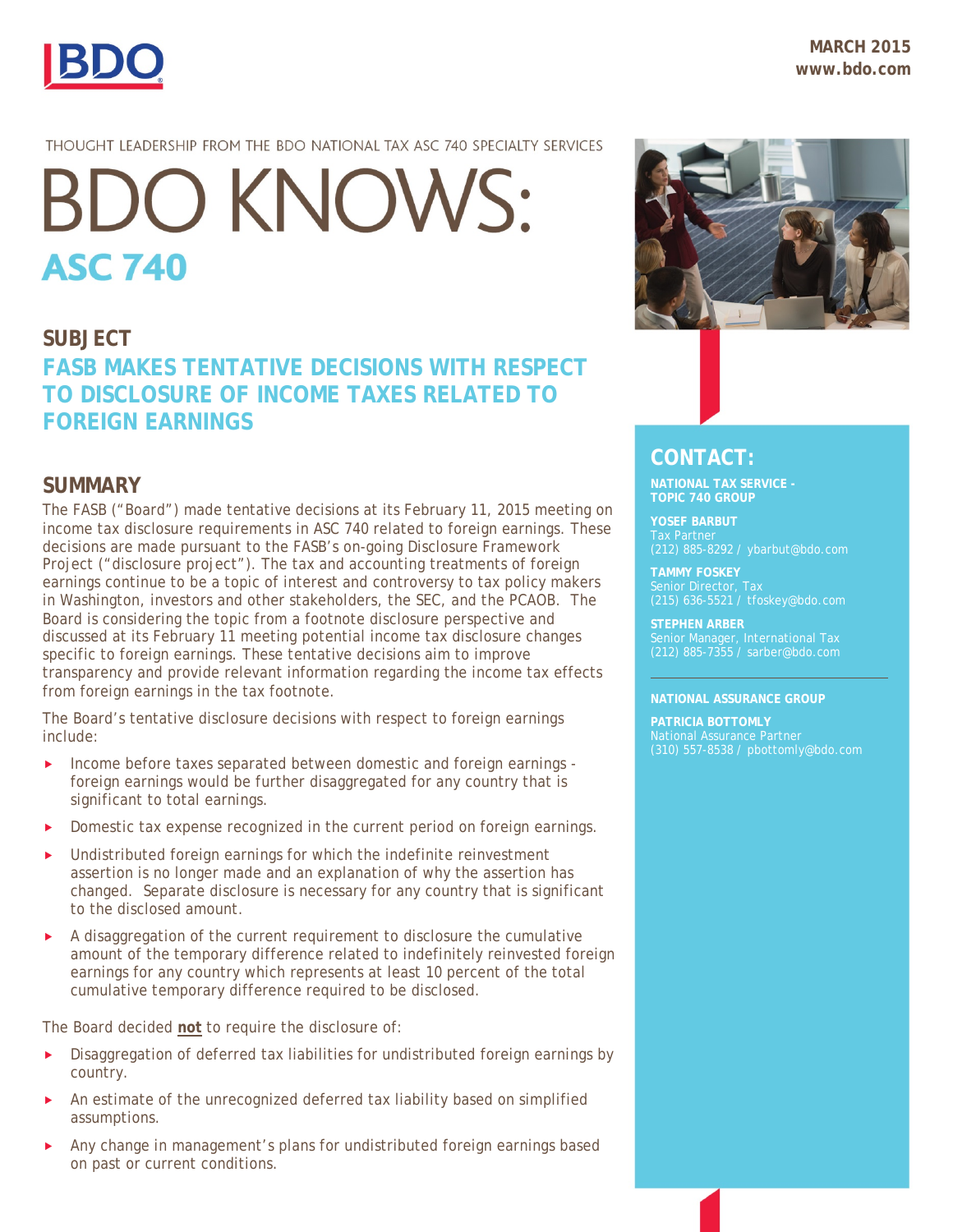The FASB and its staff continue to review the current disclosures requirements, the tentative decisions, and input from stakeholders. The FASB could decide to change or revise these tentative decisions. An exposure draft is not expected until the FASB has considered disclosure changes for two additional income tax topics: uncertain tax benefits and miscellaneous income tax items.

# **DETAILS:**

## *Disclosure Framework Project:*

This FASB project seeks to improve the effectiveness of disclosures in notes to financial statements by requiring disclosure of information that is most important or relevant to an entity's financial statement users. The FASB's disclosure framework is intended to promote consistent decisions by the FASB about disclosure requirements and to serve as a "guide" to disclosure decisions undertaken by reporting entities. The FASB also wants to provide flexibility and discretion in applying disclosures requirements.

The FASB is currently evaluating disclosure requirements on four accounting topics:

- ▶ Fair Value Measurement (ASC 820-10-50)
- ▶ Defined Benefit Plans (ASC 715-20-50)
- ▶ Income Taxes (ASC 740-10-50)
- $\blacktriangleright$  Inventory (ASC 330-10-50)

The tentative decisions made on February 11 reflect certain concepts from the proposed FASB Concepts Statements, *Conceptual Framework for Financial Reporting – Chapter 8: Notes to Financial Statements*. For example, one proposed concept focuses on entity-specific factors that impact cash flows for a particular financial statement line item, such as income taxes. The FASB staff concluded that the jurisdictions in which the reporting entity operates provide relevant information about expected cash flows for income taxes. To give the preparer flexibility in applying this proposed disclosure without incurring significant cost, the tentative decisions focus on "significant" jurisdictions. However, "significant" is not defined for disclosing pretax income by jurisdiction because of perceived application issues when there is consolidated income (or loss) but country-specific loss or income.

The tentative decisions also reflect users' input that the disclosure of accumulated foreign earnings by "significant" jurisdictions would be more relevant than providing a single amount for all jurisdictions. Users presumably would be able to determine the foreign tax credits that would be applied, analyze the advantages or disadvantages of remitting from a particular country, and understand certain exposures related to earnings accumulated in a "significant" country.

## *Undistributed Foreign Earnings – Current GAAP and Recent Issues*

The growing globalization of businesses has meant that a greater share of income is generated outside a reporting entity's home country and in jurisdictions with no tax or low-tax rates. For US reporting entities alone it is estimated by various studies that as much as \$2 trillion of accumulated foreign income is held outside the US, mostly in jurisdictions with low tax rates. The high technology and pharmaceutical industries in particular have very significant accumulated foreign earnings which have not been subject to US tax.

Current US GAAP (ASC 740) generally requires the recognition of a deferred income tax liability at the parent entity's home country tax rate for the excess of financial reporting basis over tax basis in the stock of a foreign subsidiary (i.e., outside basis difference).The outside-basis difference generally consists of unremitted earnings (including translation effects) and could also include purchase accounting book-tax differences.

An exception to recognition of a deferred tax liability exists if the parent entity has the intent and ability to assert that undistributed foreign earnings are indefinitely or "permanently" reinvested outside the parent's jurisdiction (for US reporting entities, the foreign earnings would have to be invested outside the US).<sup>[1](#page-1-0)</sup> The parent entity's ability to avoid incurring the home-country tax on accumulated foreign earnings is implicit in the indefinite reinvestment assertion. ASC 740 currently requires the reporting entity to disclose in the footnotes of the financial statements the amount of the undistributed foreign earnings and an estimate of the tax liability that would be incurred upon repatriation of the foreign earnings (i.e., an estimate of the deferred tax liability that is currently not recognized because of the indefinite reinvestment assertion), or a statement that such estimation is not practicable to determine.

<span id="page-1-0"></span> $\overline{a}$ <sup>1</sup> ASC 740-10-25-17 (formerly APB 23).